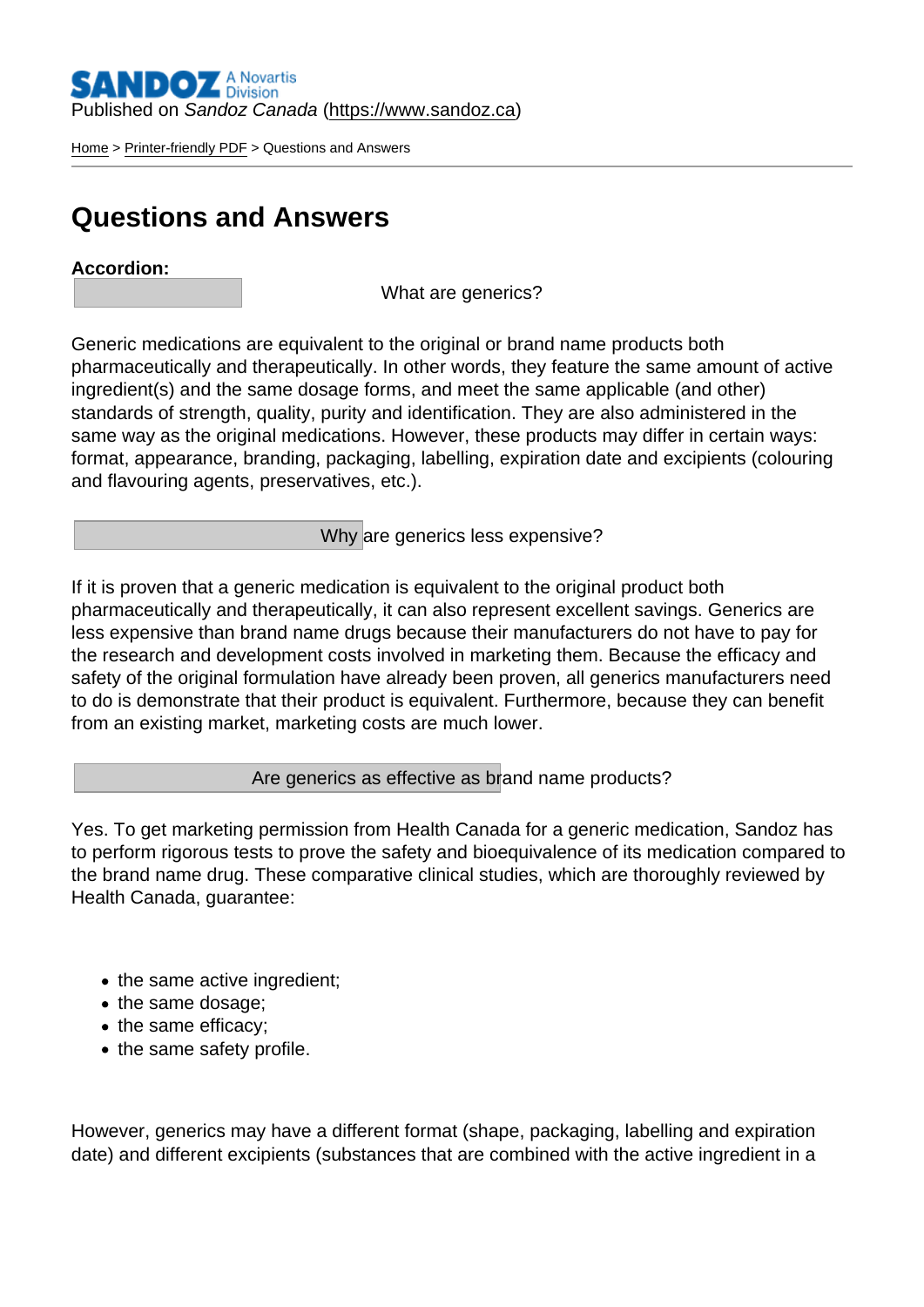medication and may affect colour, preservation, flavour and so on).

## Why are generics important to global healthcare?

An aging population, changing lifestyles and technological progress are some of the factors contributing to increased medication consumption worldwide. At the same time, healthcare costs keep rising. This makes generics important because they can be used to care for patients who would otherwise not have access to medications and allow public healthcare systems to control their budgets.

## Can I substitute a generic medicine for a brand name product?

Patients can usually switch from an original medication to a generic. Our generics go through rigorous testing and they are of the same quality and have the same efficacy as the original medications. They are administered at the same doses and in the same galenic form (tablet, suppository, ointment, injection, etc.). You need to consult with your doctor and/or pharmacist, however, to determine whether a generic product is interchangeable with the original product that you are currently taking.

How are generics approved?

Since the brand name medication has generally been approved for several years when the marketing application is filed by a generics manufacturer, considerable information on the safety and efficacy of the brand name product is already available, which means that the clinical studies for a generic medication need not be repeated in full. Generics manufacturers are required by law to prove the safety and efficacy of their products through a bioequivalence test. The actual production of generics is subject to the same rigorous standards as for any other medications, and manufacturing sites are inspected on a regular basis by regulatory authorities.

Who gives permission for generics to be marketed?

Like any medication, generics must be authorized by a regulatory authority after rigorous scientific evaluation of the efficacy, safety and quality of the product. In Canada, that authority is Health Canada. Brand name medications are patent protected for 20 years from the date on which the patent application is filed. When this period ends, generics manufacturers like Sandoz can market generic versions of the original medications.

What is a bioequivalence test?

A bioequivalence test is a clinical study to determine whether the administration of the same dosage of two medications containing the same active ingredient (the brand name product and the generic product) produces the same blood levels of the active form of the medication over time. Such tests make it possible to guarantee the therapeutic equivalence of generic products without having to repeat all of the studies carried out for the brand name